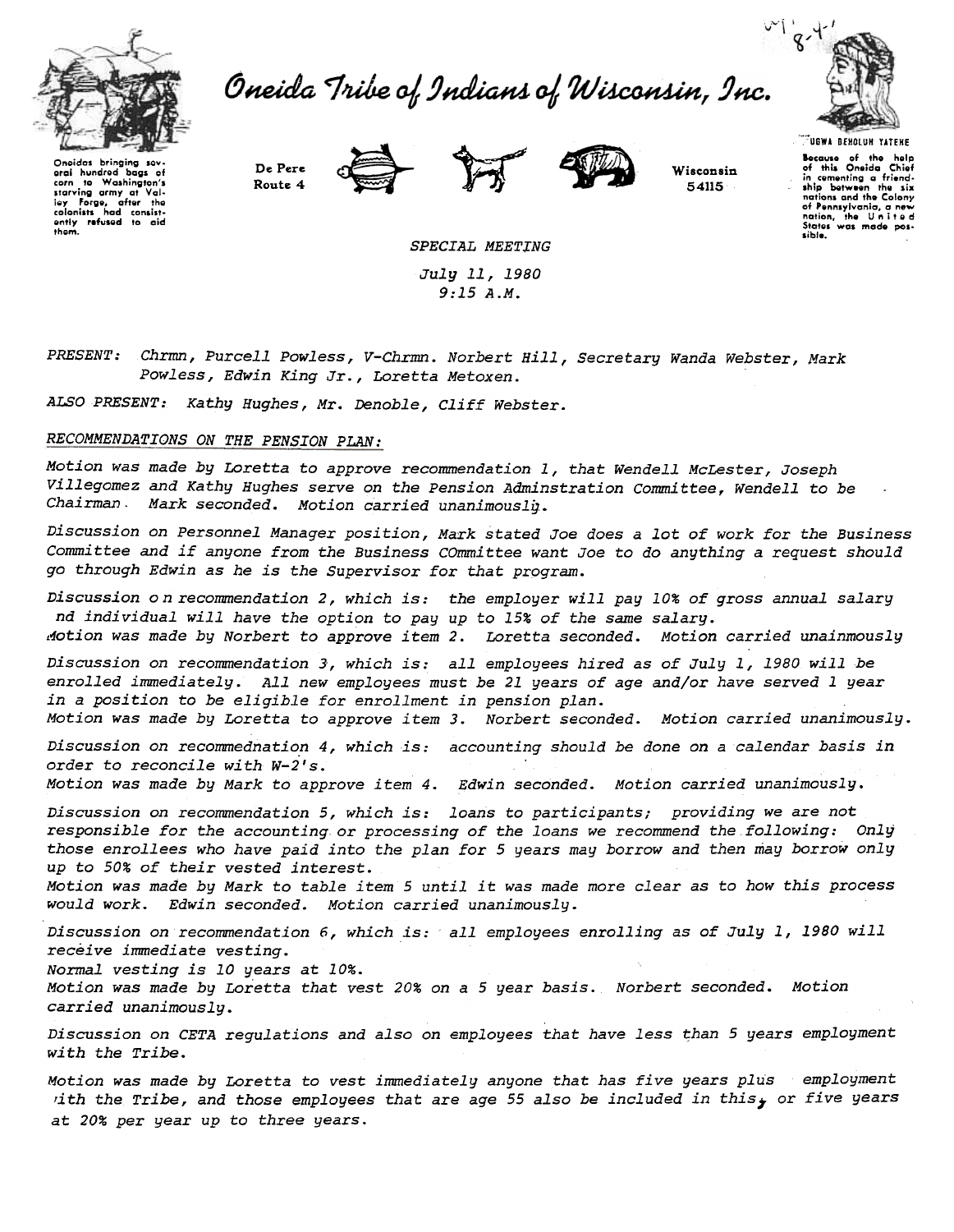JU.LY Ii, 1980 Page 2

Chairman Powless read memo from Sonny King, Joe villegomez and Kathy Hughes regarding insurnnce coverage for all the Tribe's buildings. Risk Planners will take 30 days to evaluate all our property and policies to ensure that we are getting adequate coverage in all areas.

Motion was made by Edwin to approve the above recommendation. Loretta seconded. Vote was 4 for with 1 abstention (Wanda.) Motion carried.

FHA HOUSING: Those present were: Steven Hardman, Loretta Webster, Carl Rasmussen, Evelyn Metoxen, Hurley Parkhurst, Audrey Doxtator, Mary Greendeer, priscilla Manders, Anna John, Burce Schaepe, Lois Powless.

Bruce explanined that Oneida was selected to be amoung 10 Tribes competing for 2 model projects for "congregate elderly housing". This program will provide \$1.25 million for each project, the money will cover all building expenses and funds for expenses in the operation of this new concept in elderly housing. Bruce also stated that Neil Kirsten from Iowa has offered to come to Oneida, at no cost to the Tribe, to explain congregate housing. (Neil is with an architect firm out of Iowa)

Anna stated there are many people that would benefit from this, all of the people in attendance agreed.

Bruce stated the planning office will be doing a survey on the elderly next week to get more information as to the income of the elderly, ages, and how many people would use this

Motion was made by Mark that the Planning Office follow up on this FHA Housing and get the necessary documents needed. Loretta seconded. No one opposed, motion carried.

# RENOVATION OF ONEIDA COMMODITY WAREHOUSE:

Memo was presented by Bruce Schaepe in regards to the complete renovation of the Oneida commodity warehouse including a gravel parking lot. Three bids were received, the planning office recommends O.T.D.C with a bid of \$9,626.00. The planning office also request approval to make change orders as needed to the original contract, total additions will not exceed \$2,000. The planning office also request approval of a bid of \$938.90 with United Securit Systems for a complete burgler and fire alarm system.

Motion was made by Norbert to approve the recommendations. Mark seconded. No one opposed, motion carried.

#### 1981 ITAC PROPOSAL

Motion was made by Mark to approve the 1981 ITAC Proposal. Norbert seconded. Motion carrieq unanimously.

(Meeting recessed for 10 minutes)

#### FOOD COMMODITIES PROGRAM:

Harriet Reiter stated she needs to know what her responsibility is as a director. Discussion on the food commodities program, and on the outreach food stamp position.

Motion was made by Norbert that the Commodities (Lerlification Director stay at the present location (Seminary) and that Harriet have full supervision over her, and also to post the job description for the Food Stamp Outreach Worker. Loretta seconded. No one opposed, motion carried.

Harriet stated there is a three day workshop in Rhinelander for the work experience people next week, with the work load they have she doesn't know if they will go. Motion was made by Loretta to approve the travel to Rhinelander at Harriet's disgression. Mark seconded. No one opposed, motion carried.

Discussion on Adminstrative Rule, many people are complaining about no job descriptions being posted.

## $\mathcal{L}$  and  $\mathcal{L}$  denotes the set of the set of the set of the set of the set of the set of the set of the set of the set of the set of the set of the set of the set of the set of the set of the set of the set of the

Jerry presented a re-drafted resolution for the General Telephone Company for a right of-way

i